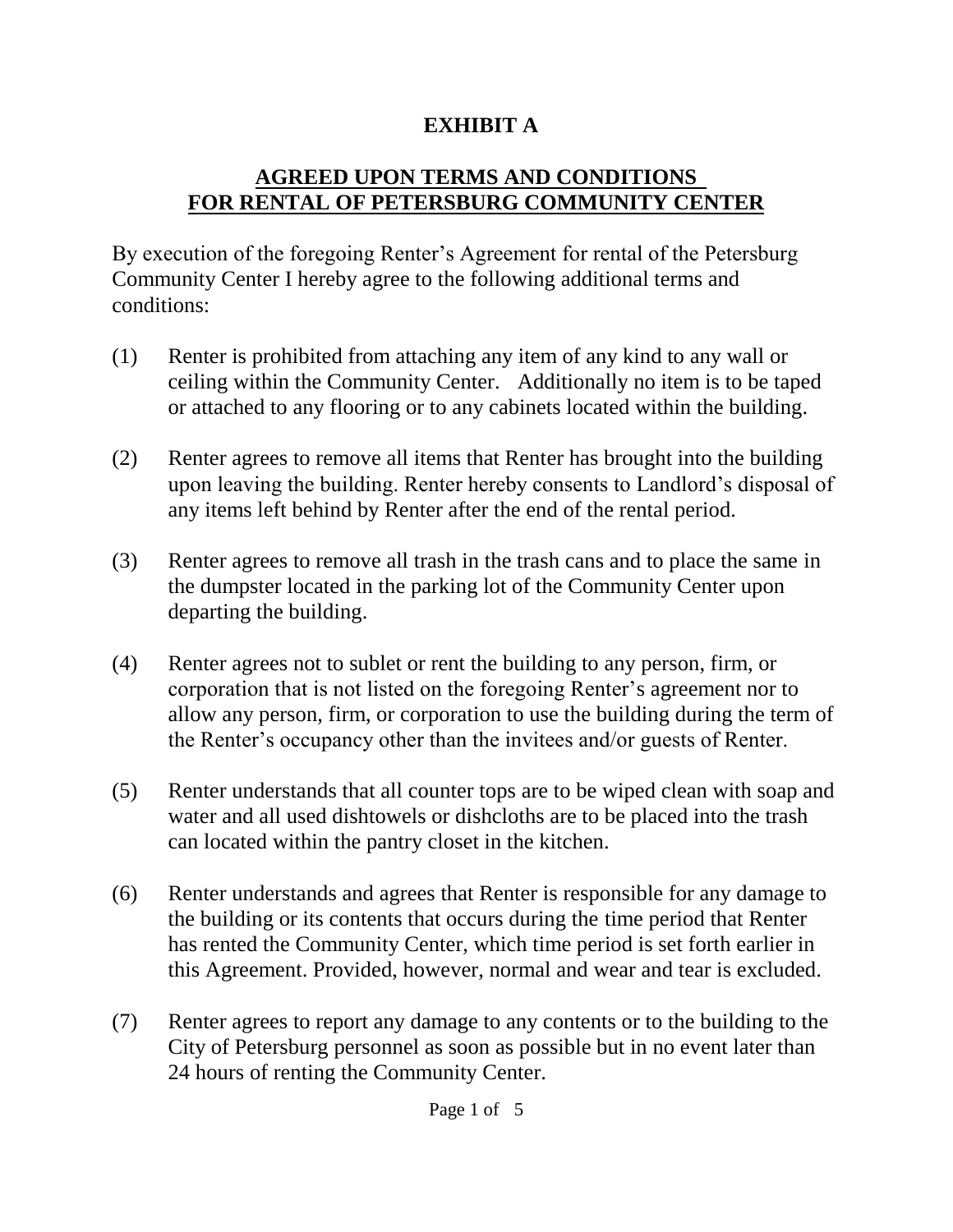- (8) Renter agrees to follow all proper operating procedures when using any appliance in the kitchen that are contained in the operating instructions for each appliance. All operating manuals for the appliances are contained in a 3 ring binder located in the kitchen. **Renter agrees to read and understand all operating and safety procedures listed in the appliance manuals before using any appliance.**
- (9) Renter agrees not to remove any item from the building including, but not limited to, any table, chair, trash receptacle, kitchen utensil, pots, pans, trays, knives, silverware, glassware, trash bags, toilet paper, paper towels, or any other unattached kitchen item or supply item other than trash bags containing any waste created during the Renter's occupancy of the building.
- (10) Renter agrees to wash and dry any and all kitchen utensils or to use the dishwasher to wash any items used during Renter's occupancy.
- (11) Renter agrees to immediately wipe up any liquid(s) of any kind that are spilled upon any floor in the Community Center as the flooring may sustain damage from liquids remaining on the floor.
- (12) [ Intentionally omitted]
- (13) Renter agrees that the security deposit posted by Renter will be offset by any extraordinary cleaning required due to Renter's occupancy and for any damage to the building or contents which occurs during Renter's occupancy. If the security deposit is inadequate to cover any additional cleaning or damage done during Renter's occupancy then Renter will be billed for any additional charges caused by Renter's occupancy. The amount billed to Renter shall be payable within 30 days of receipt of any invoice from the City of Petersburg and shall bear interest at the rate of ten percent (10%) per annum after said thirty (30) day period until paid.
- (14) Renter understands that the Community Center has security cameras and that all videos taken by the security cameras are recorded and retained by the City of Petersburg in order to document any damage or unauthorized use of the Community Center and that said recorded videos may be used against Renter in the event of any litigation or subsequent legal action taken against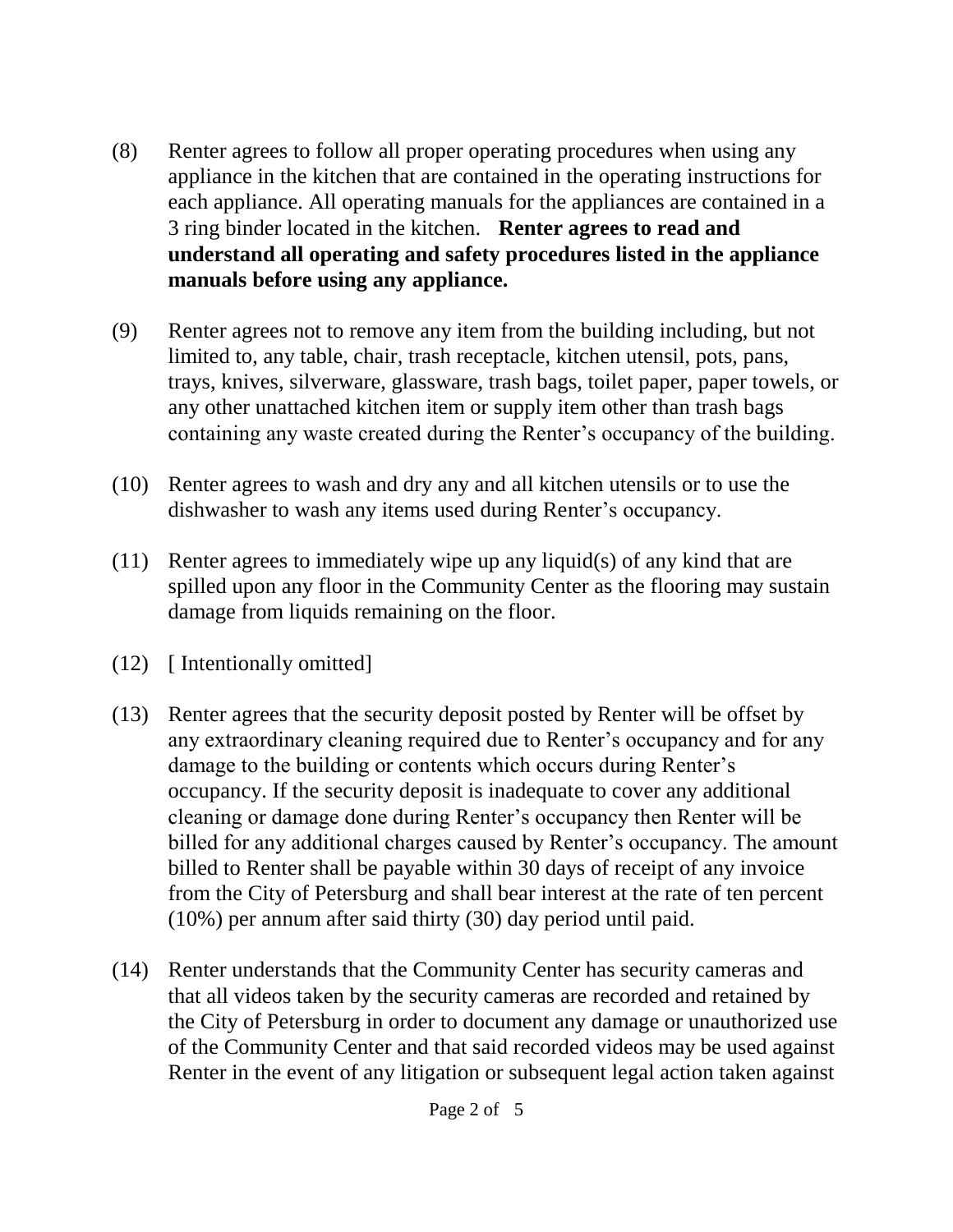Renter by the City of Petersburg or the proper legal authorities.

- (15) Renter understands and agrees that they are responsible for removing any refrigerated or frozen items they have brought to the Community Center.
- (16) Renter agrees to close and lock all windows and understands that a city employee will lock up the building after Renter's departure from the building. Renter agrees to notify City personnel if departing earlier than the ending time period set forth in the Rental Agreement.
- (17) Renter agrees to notify City Hall immediately upon entry into the Community Center in the event the building is not cleaned and is not in a satisfactory condition upon Renter's entry into the building.
- (18) If Renter is having a BYOB event then Renter agrees to the terms and conditions for BYOB events as set forth in Resolution 03102015 which is attached hereto as **Exhibit B** and incorporated herein by this reference.
- (19) Renter agrees not to attach any signs or other items to any exterior door or siding or windows of the Community Center relating to the Renter's occupancy of the building.
- (20) Renter agrees not to enter into the utility room or storage room which are located on either side of the main stage area and to ensure that any of Renter's guests or invitees do not enter these areas. (Under normal circumstances these rooms will be locked).
- (21) In the event of a power outage Renter agrees to vacate the building, including all attendees/guests/invitees, and to notify the City personnel as soon as possible.
- (22) Upon departing the Community Center the Renter agrees to set the thermostat to 55 degrees/heat during colder months and to 80 degrees/cool during warmer months.
- (23) Upon departing the Community Center the Renter agrees to turn off all interior lights.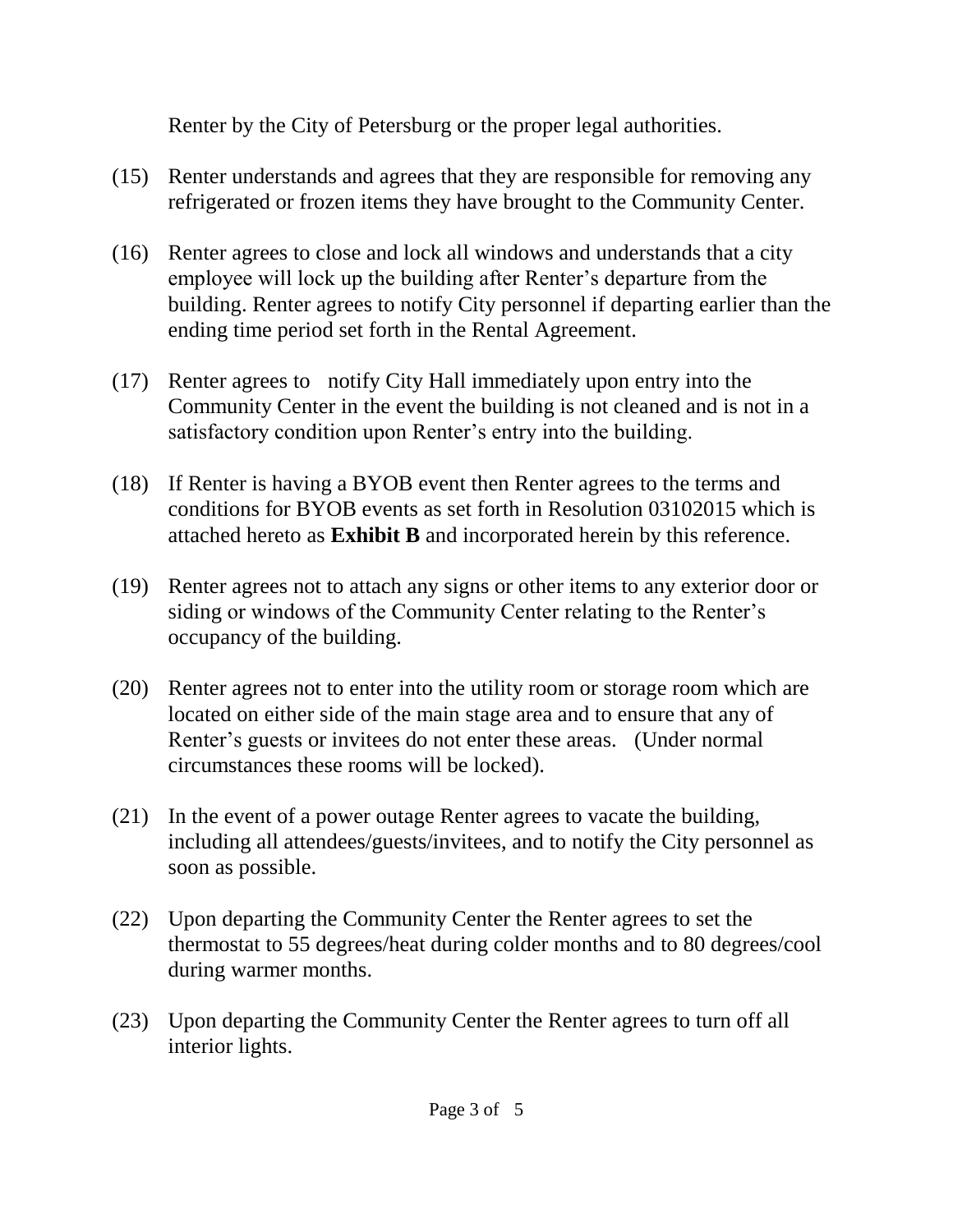- (24) Renter agrees to wipe off all tables and chairs used by Renter during the occupancy of the building if needed.
- (25) Renter is responsible for assuring that there are adequate tables and chairs for Renter's event/function and the City of Petersburg will not be responsible for securing any additional tables, chairs, or equipment needed for Renter's event. The use of the tables and chairs located within the Community Center are available for use by the Renter at no additional charge. Provided, however, the tables and chairs are not to be used outside of the building.
- (26) Renter understands and agrees to abide by the **NO SMOKING** policy for the inside of the Community Center.
- (27) Renter understands that neither the glass cook top located on the west wall of the kitchen nor the freestanding stove on the east wall of the kitchen may be used without turning on the exhaust fan on the microwave for the cook top on the west wall or before turning on the overhead vent fan above the freestanding stove on the east wall of the kitchen.
- (28) Renter understands that **no hot pan, skillet, or hot pot may be placed directly on top of the granite counter tops in the kitchen** as such placement may cause popping of the quartz crystals in the counter top. Therefore, Renter agrees to use the hot plates provided or to place some other hot plate protection under any hot item placed on the counter tops. Hot pots, pans, skillets etc. may be placed on the stainless steel table at the south end of the center island.
- (29) Renter has had an opportunity to make an inspection of the Community Center prior to renting and Renter agrees that the City of Petersburg, its officers, elected officials, and employees have not made any representation, guarantee, or warranty that the Community Center will meet the needs of Renter for the function or event that will occur during Renter's occupancy of the Community Center. Renter is solely responsible for insuring that the Community Center fits the needs and uses of the Renter.
- (30) During Renter's occupancy Renter agrees not to leave any exterior doors or windows open in such a manner that will allow for a large number of flies or